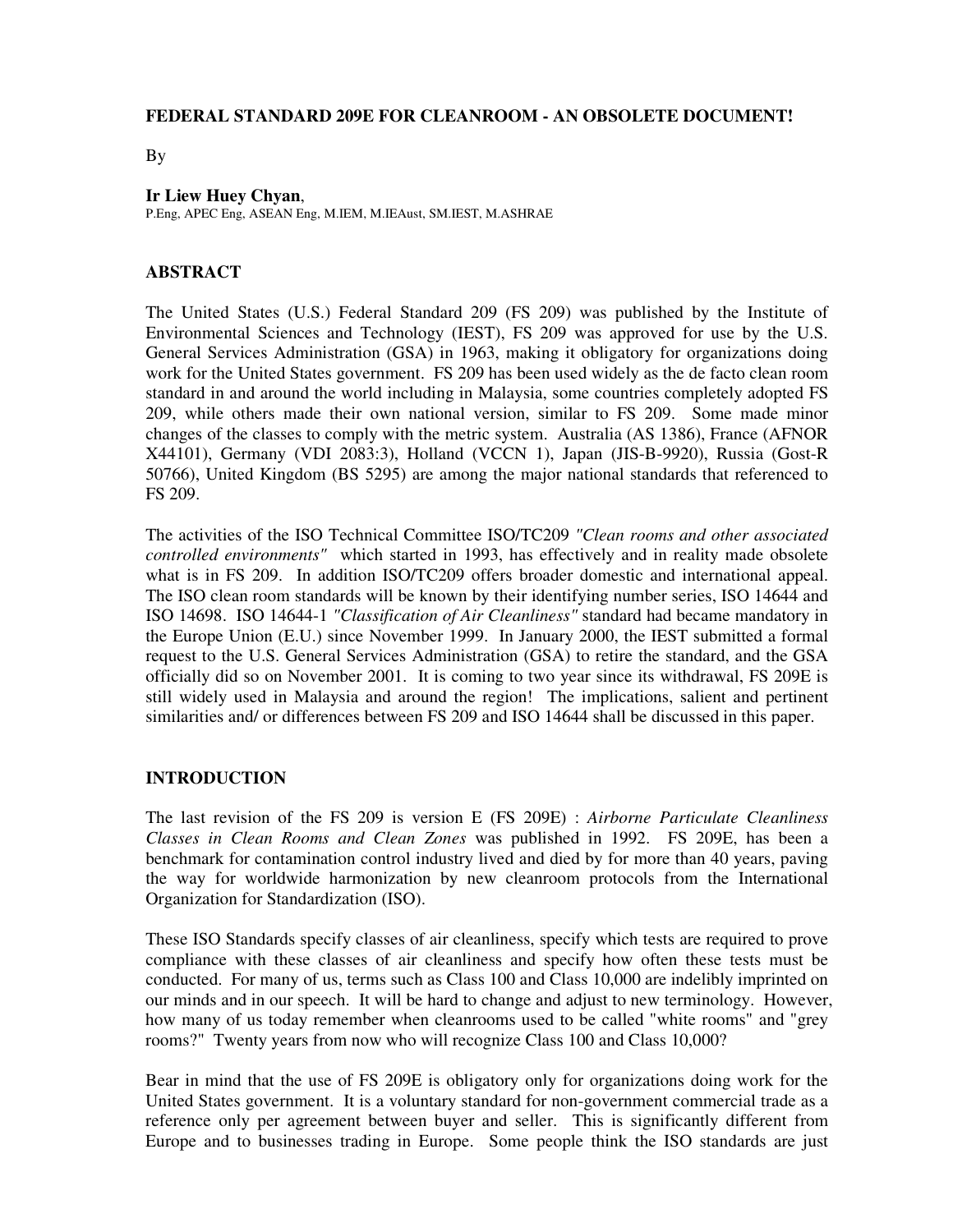another form of recommended practices (RPs), similar to those produced by the IEST and other organizations and are usually used as references per agreement between buyer and seller. This assumption is incorrect because ISO standards are directly impacted by ISO 9000 and/ or ISO 14000 certification criteria.

The direct impact of the ISO 14644 and ISO 14698 standards will hit first and hardest in the European Union (E.U.) and secondly to those doing business in or with E.U countries and businesses. The reason is paramount; for six months after formal publication of an ISO standard, the member nations of the E.U are required to rescind their own national standards in favour of the ISO standards. As such, the ISO standards will have the force of law in Europe. If you are an ISO 9000 and/ or ISO 14000 certified organization, you are required to use appropriate ISO standards as part of your certification. Therefore, the ISO 14644 and ISO 14698 standards will apply to your certification as they are published and as you are re-certified. This is another form of direct impact.

Too many cleanroom community people claim not to know about ISO 14644 and ISO 14698. They will affect your business, your profession and your job. Regulatory authorities in Europe and Asia are already using them, so if you do business in those parts of the world, you will be impacted immediately. The standards are not created to describe how a company must manage its cleanroom operations. Instead, the standards are in place to create a basic framework of cleanroom operation one that allows for the accurate apples-to-apples comparisons of cleanrooms operating in England, France, Malaysia and the United States or any ISOparticipating country.

As the economy becomes increasingly global, having ISO 14644 and ISO 14698 in place allows worldwide buyers of components and products to have a single source for measuring supplier operations without having to understand the myriad country-specific standards that have held sway in the past.

# **DEFINITION OF CLEANROOM**

The definition of cleanroom has been expanded in the ISO 14644 compared to FS 209E, the definition has include the specific internal environmental conditions. The definitions for both FS 209E and ISO 14644 are as follow;

FS 209E Clause 3.5 Define cleanroom as *'A room in which the concentration of airborne particles is controlled and which contains one or more clean zones.'*

ISO 14644-1 Clause 2.1.1 expanded the definition of a cleanroom to *'A room in which the concentration of airborne particles is controlled, and which is constructed and used in a manner to minimize the introduction, generation, and retention of particles inside the room and in which other relevant parameters, eg temperature, humidity and pressure are controlled as necessary.'*

### **CLASSES OF CLEANROOM**

Gone from the new standards are Class 1, Class 10 and all the other familiar classifications of 209E. The new names are ISO Class N where N is a numerical number between 1 and 9, in increments of 0.1. As with 209, the class name tells the maximum allowed number of particles of a given diameter. In the ISO classifications, however, the maximum allowable concentration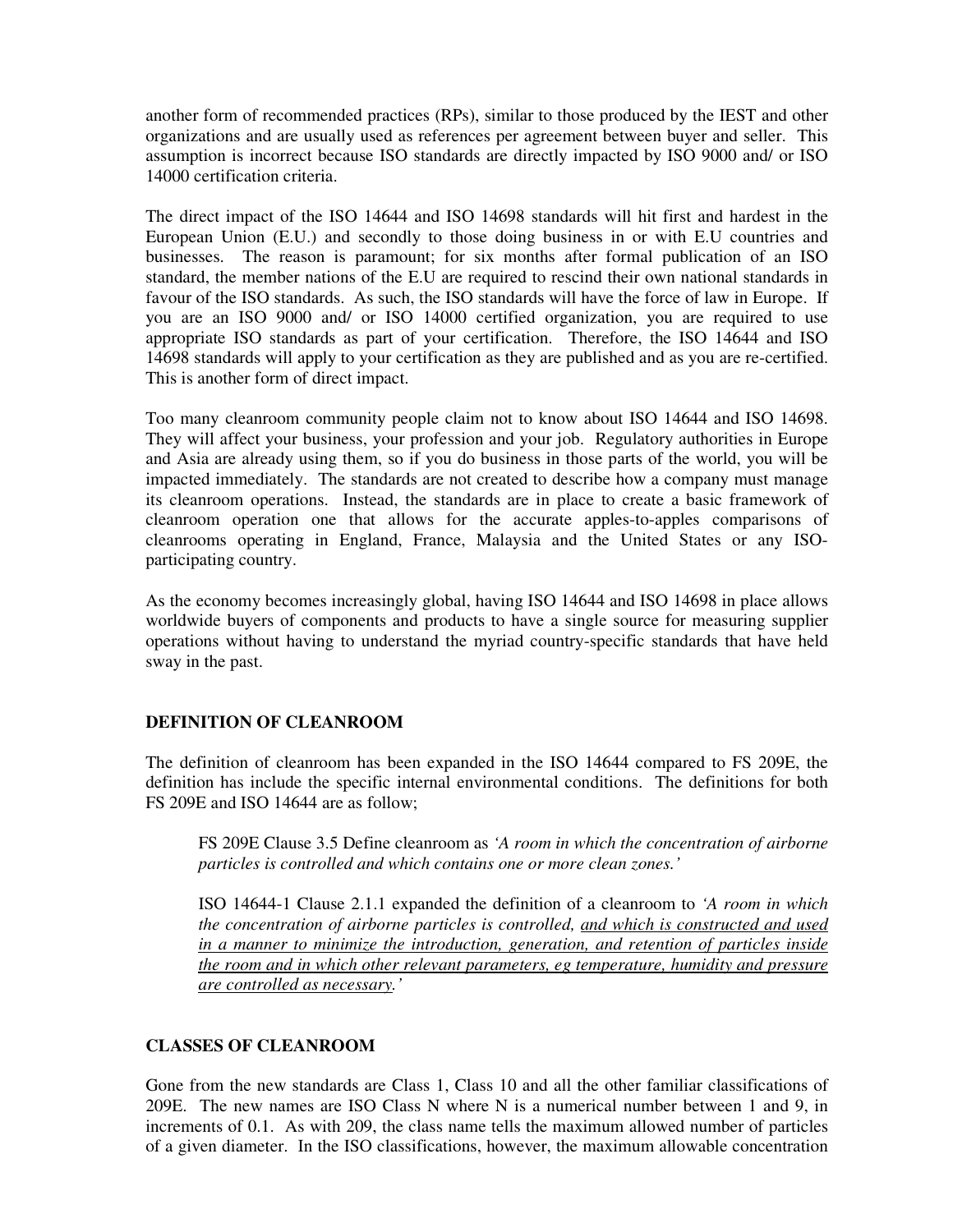for a given class is  $10^N$ , the concentration units are particles per cubic meter, and the reference particle diameter is 0.1 micron and larger -- quite different from 209E in which the Class number is itself the maximum allowable concentration of particles per cubic foot with a reference particle diameter of 0.5 micron. With the available filtration technology, 0.5-micron particles are not a significant problem anymore.

|     | <b>Metric</b> Imperial | $0.1 \mu m$    |        | $0.2 \mu m$    |        | $0.3 \mu m$    |        | $0.5 \mu m$                           |         | $5 \mu m$      |        |
|-----|------------------------|----------------|--------|----------------|--------|----------------|--------|---------------------------------------|---------|----------------|--------|
| M   | <b>Class</b>           | m <sup>3</sup> | $ft^3$ | m <sup>3</sup> | $ft^3$ | m <sup>3</sup> | $ft^3$ | m <sup>3</sup>                        | $ft^3$  | m <sup>3</sup> | $ft^3$ |
| 1   |                        | 350            | 9.91   | 75.7           | 2.14   | 30.9           | 0.875  | 10                                    | 0.283   |                |        |
| 1.5 | 1                      | 1,240          | 35.0   | 265            | 7.5    | 106            | 3.00   | 35.3                                  | 1.00    |                |        |
| 2   |                        | 3,500          | 99.1   | 757            | 21.4   | 309            | 8.75   | 100                                   | 2.83    |                |        |
| 2.5 | 10                     | 12,400         | 350    | 2,650          | 75.0   | 1,060          | 30     | 353                                   | 10      |                |        |
| 3   |                        | 35,000         | 991    | 7,570          | 214    | 3,090          | 87.5   | 1,000                                 | 28.3    |                |        |
| 3.5 | 100                    |                |        | 26,500         | 750    | 10,600         | 300    | 3,530                                 | 100     |                |        |
| 4   |                        |                |        | 75,700 2140    |        | 30,900         | 875    | 10,000                                | 283     |                |        |
| 4.5 | 1,000                  |                |        |                |        |                |        | 35,300                                | 1,000   | 247            | 7.00   |
| 5   |                        |                |        |                |        |                |        | 100,000                               | 2,830   | 618            | 17.5   |
| 5.5 | 10,000                 |                |        |                |        |                |        | 353,000                               | 10,000  | 2,470          | 70     |
| 6   |                        |                |        |                |        |                |        | 1,000,000                             | 28,300  | 6,180          | 175    |
| 6.5 | 100,000                |                |        |                |        |                |        | 3,530,000                             | 100,000 | 24,700         | 700    |
| 7   |                        |                |        |                |        |                |        | 10,000,000   283,000   61,800   1,750 |         |                |        |

**FS209E Table 1 : Airborne Particulate Cleanliness Classes**

**ISO 14644-1 Table 1-Selected airborne particulate cleanliness classes for cleanroom and clean zones**

| <b>Metric</b>    | $0.1 \mu m$    | $0.2 \mu m$    | $0.3 \mu m$    | $0.5 \mu m$    | $1 \mu m$      | $5 \mu m$      |
|------------------|----------------|----------------|----------------|----------------|----------------|----------------|
| <b>ISO Class</b> | m <sub>3</sub> | m <sub>3</sub> | m <sub>3</sub> | m <sub>3</sub> | m <sub>3</sub> | m <sub>3</sub> |
|                  | 10             | 2              |                |                |                |                |
| $\overline{2}$   | 100            | 24             | 10             | 4              |                |                |
| 3                | 1,000          | 237            | 102            | 35             | 8              |                |
| 4                | 10,000         | 2,370          | 1,020          | 352            | 83             |                |
| 5                | 100,000        | 23,700         | 10,200         | 3,520          | 832            | 29             |
| 6                | 1,000,000      | 237,000        | 102,000        | 35,200         | 8,320          | 293            |
| 7                |                |                |                | 352,000        | 83,200         | 2,930          |
| 8                |                |                |                | 3,520,000      | 832,000        | 29,300         |
| 9                |                |                |                | 35,200,000     | 8,320,000      | 293,000        |

The footnote under Table 1 of ISO 14644, recognize the uncertainties related to the measurement process, as such it stipulate that the concentration data shall not be more than three significant figures in determining the classification level.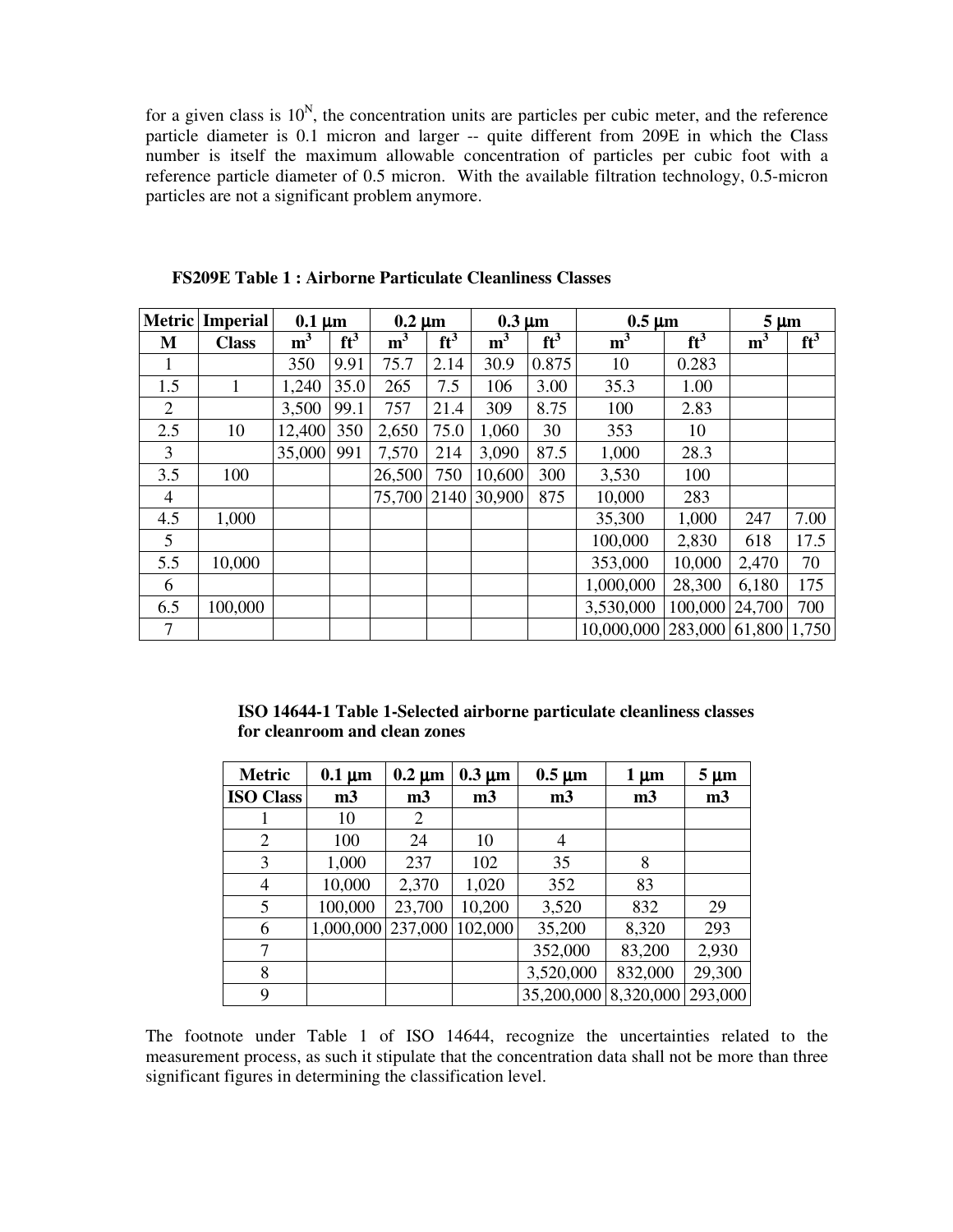From footnote for Table 1 in FS209E which states concentration limits for intermediate classes may be calculated using;

# **Particles/m 3 =10 M x (0.5/d) 2.2**

Where M is the numerical designation of the class based on SI units, and d is the particle size in micrometer, or

# **Particles/ft 3 =N<sup>c</sup> (0.5/d) 2.2**

Where  $N_c$  is the numerical designation of the class based on English (US customary) units, and d is the particle size in micrometer.

Whereas ISO 14644-1 Clause 3.2 allows the provision to calculate maximum permitted concentration of particles,  $C_n$  for each considered particle size.

$$
C_n = 10^N \text{ x } (0.1/D)^{2.08}
$$

where

| $C_{n}$ |                             | Represent the maximum permitted concentration (in particles/ $m3$ of air) of<br>airborne particles that are equal to or larger than the considered particle size; |
|---------|-----------------------------|-------------------------------------------------------------------------------------------------------------------------------------------------------------------|
|         |                             | C is rounded to the nearest whole number.                                                                                                                         |
| N       | $\mathcal{L}^{\mathcal{L}}$ | Is the ISO classification number, which shall not exceed the value of 9.                                                                                          |
|         |                             | Intermediate ISO classification number may be specified, with 0.1 the<br>smallest permitted increment N,                                                          |
| D       |                             | Is the considered particle size in $\mu$ m, and                                                                                                                   |
| 0.1     |                             | Is a constant with dimension of um                                                                                                                                |
|         |                             |                                                                                                                                                                   |

### **COMPARISON BETWEEN 209E TO ISO 14644-1 CLASSIFICATIONS.**

The following table compares FED STD 209E to the new ISO 14644-1 classifications.

| <b>ISO 14644-1</b> | FED STD 209E   |                  |
|--------------------|----------------|------------------|
| <b>ISO Class</b>   | <b>English</b> | <b>Metric</b>    |
|                    |                |                  |
| 2                  |                |                  |
| 3                  | 1              | M1.5             |
| 4                  | 10             | M2.5             |
| 5                  | 100            | M3.5             |
| 6                  | 1,000          | M4.5             |
|                    | 10,000         | M5.5             |
| 8                  | 100,000        | M <sub>6.5</sub> |
| Q                  |                |                  |

# *Airborne Particulate Cleanliness Class Comparison*

Cleanliness classification levels defined by FS209E and ISO 14644-1 are approximately equal, except the ISO standard offers new class designations, a metric measure of air volume and adds three additional classes - two cleaner than Class 10 and one beyond than Class 100,000.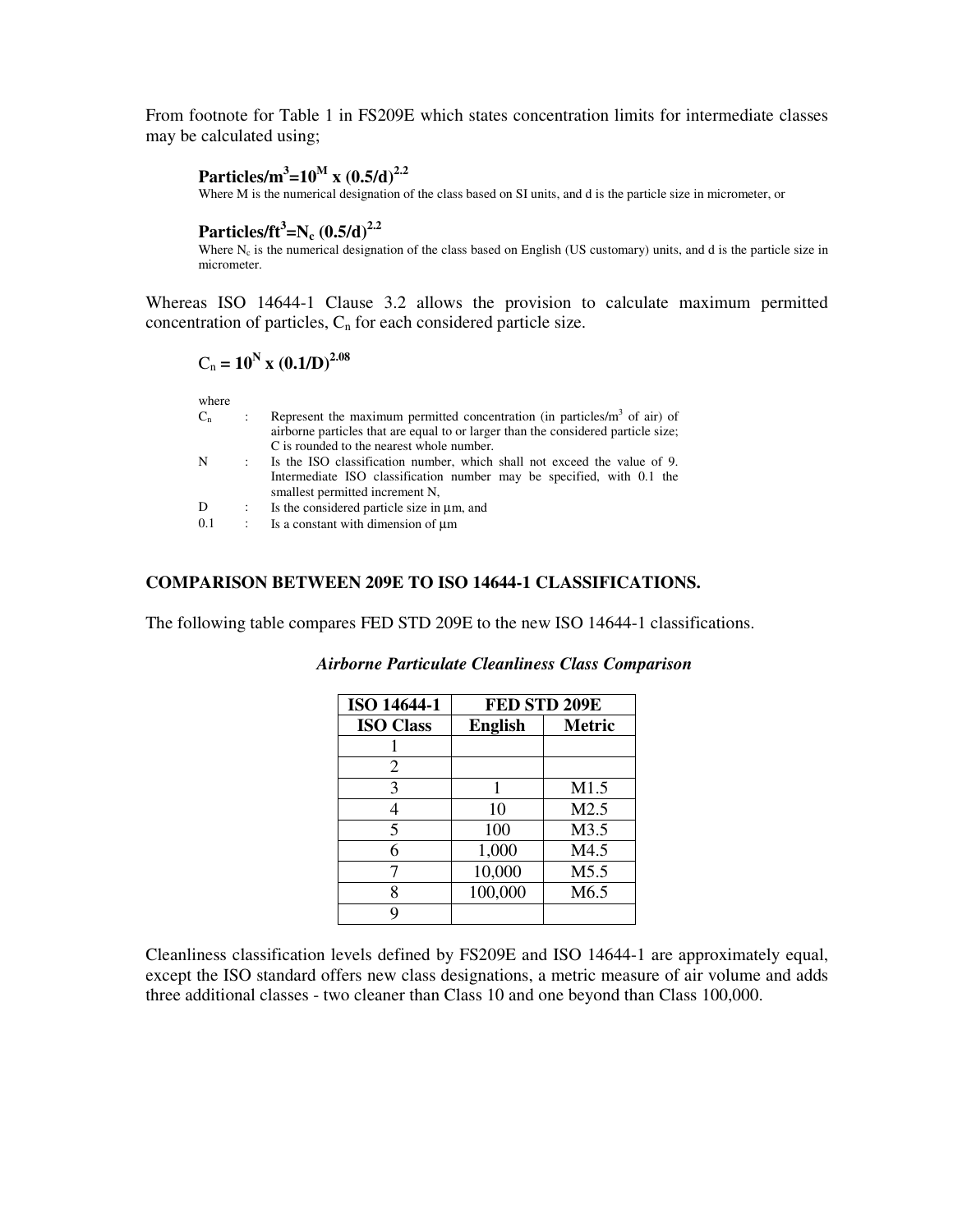# **DIFFERENCE BETWEEN FEDERAL STANDARD 209E TO ISO 14644-1 CLASSIFICATIONS.**

How then do the 209E and the ISO standards differ in describing a given cleanroom classification? Take Class 1 of 209E, allowing a maximum particle concentration of 1 particle per cubic foot. Rounded off, this concentration corresponds to 35 particles per cubic meter but the reference particle diameter is still 0.5 micron. How does one convert that concentration at 0.5 micron into an equivalent concentration at 0.1 micron? Table 1 of FS 209E offers a ready answer: 35 particles per cubic meter at 0.5 micron correspond to 1,240 particles per cubic meter at 0.1 micron. This conversion is based on a particle size distribution approximated by an inverse power law with an exponent of 2.2 (particle concentration [particle diameter] -2.2). Multiplying 35 by  $(0.1/0.5)^{2.2} = 1,207$  doesn't quite yield 1,240 (the numbers in Table 1 of FS 209E do not represent exact power law behavior) but, accepting a concentration of 1,240 particles per cubic meter at 0.1 micron as a reasonable approximation of 1 particle per cubic foot at 0.5 micron, the corresponding ISO Class number becomes:

 $1,240 = 10N$  $log_{10} (1,240) = N$  $N = 3.09$ 

By this conversion, Class 1 of 209E corresponds to ISO Class 3.1 as defined by ISO 14644-1.

An alternative conversion procedure appears in ISO 14644-1. Here the power law size distribution has an exponent of 2.08. The 35 particles per cubic meter at 0.5 micron correspond to 35 x  $(0.1/0.5)^{2.08}$  = 995 particles per cubic meter at 0.1 micron (or 1,000 particles per cubic meter by Table 1 of 1SO 14644-1) which rounds off to ISO Class 3.0.

Comparing Tables 1 from both standards shows that a simple relationship exists between the names used in the two classifying systems. The number appearing in the ISO Class name converts to the number appearing in the 209E Class name by simply moving the decimal point to either side of 1.0 the number of places equal to 3 minus the number appearing in the ISO Class name. For example,

| <b>ISO Class 1</b> | Class $0.01$       | 1 minus $3 = -2$ ; move the decimal point 2 places to the left |
|--------------------|--------------------|----------------------------------------------------------------|
| ISO Class 2        | Class $0.1$        | 2 minus $3 = -1$ ; move the decimal point 1 places to the left |
| ISO Class 3        | Class 1            | 3 minus $3 = 0$ ; no need to move the decimal                  |
| <b>ISO Class 4</b> | Class 10           | 4 minus $3 = 1$ ; move the decimal place 1 place to the right  |
| ISO Class 5        | Class 100          | 5 minus $3 = 2$ ; move the decimal place 2 place to the right  |
| ISO Class 6        | <b>Class 1,000</b> | 6 minus $3 = 3$ ; move the decimal place 3 place to the right  |
| <b>ISO Class 7</b> | Class 10,000       | 7 minus $3 = 4$ ; move the decimal place 4 place to the right  |
| <b>ISO Class 8</b> | Class 100,000      | 8 minus $3 = 5$ ; move the decimal place 5 place to the right  |
| ISO Class 9        | Class 1,000,000    | 9 minus $3 = 6$ ; move the decimal place 6 place to the right  |

### **PARTICLE VERIFICATION**

Neither standard requires that verification be conducted at the diameter of the reference particle. However, the particle diameter or diameters at which the verifying measurements are made must be within the size range defined for each class in Table 1 of each standard. And note that the class correspondences between the two standards strictly apply only when class verification measurements are made at the 0.5 micron particle diameter; that is, the limiting concentration of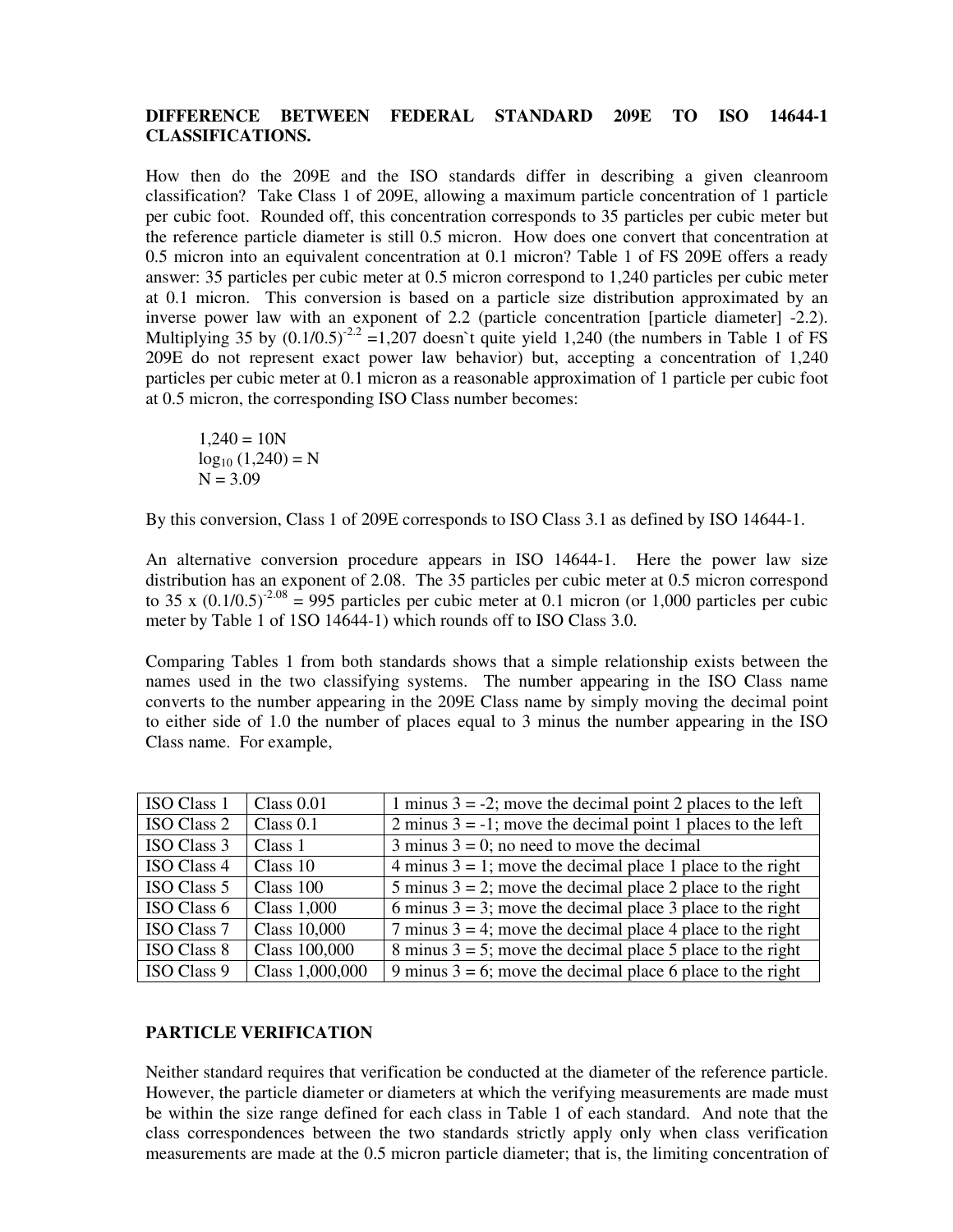FS 209E Class 1 corresponds to that of ISO Class 3 only at 0.5 micron. At 0.2 micron or 0.3 micron or other intermediate particle diameters at which class verification is allowed by either standard, the class limits will differ because of the differing power law dependencies assumed by each standard. For example, by FS 209E, 1,200 particles per cubic meter at 0.1 micron meets the concentration requirement for Class 1 but it does not meet the concentration requirement for ISO Class 3, which specifies a maximum of 1,000 particles per cubic meter. Admittedly the differences are small and may not often be important. Nonetheless, switching between the two standards will be complicated by such details. The prudent action is to switch to the ISO standard as soon as practicable.

### **CLASSIFICATION FORMAT**

FS 209E Clause 4.4.1 Format for airborne particulate cleanliness classes, states that classes shall be expressed by using the format;

#### **"Class X** (at **Y**  $\mu$ m)", where

X represents the numerical designation of the airborne particulate cleanliness class; and Y represents the particulate size or sizes for which the corresponding particle concentration (class) limits are specified.

For example:

"Class M2.5 (at 0.3 $\mu$ m and 0.5  $\mu$ m)" describes air with no more than 1,060 particles/m<sup>3</sup> of size 0.3 $\mu$ m and larger, nor more than 353 particles/m<sup>3</sup> of a size 0.5 $\mu$ m and larger

ISO 14644-1 Clause 3.3 Designation, states that the designation of airborne particulate for cleanrooms and clean zones shall include;

- 1. the classification number, expressed as "ISO Class N",
- 2. the occupancy state to which the classification applies;
- 3. the considered particle size(s) and the related concentration(s), as determined by the classification equation (1) where each considered threshold particle size is in the range from  $0.1\mu$ m through 5 $\mu$ m. (one or more, where diameter of one is 1.5 x diameter of next smaller particle)

For example

# **"ISO Class 4; operational state; considered size: 0.2**µ**m (2,370 particles/m 3 ), 1**µ**m (83 particles/m 3 )"**

### **SAMPLING LOCATIONS**

Annex B of ISO 14644-1, labeled "normative" (meaning it`s a mandatory part of the standard rather than "informative"), defines the minimum number of required sampling locations with respect to the cleanroom area as:

 $N_L = \sqrt{A}$  (Equation B.1 from Annex B of ISO 14644-1 Clause B.4.1.1)

 $N_L$  = the minimum required number of sampling locations  $A =$  the area of the cleanroom in square meters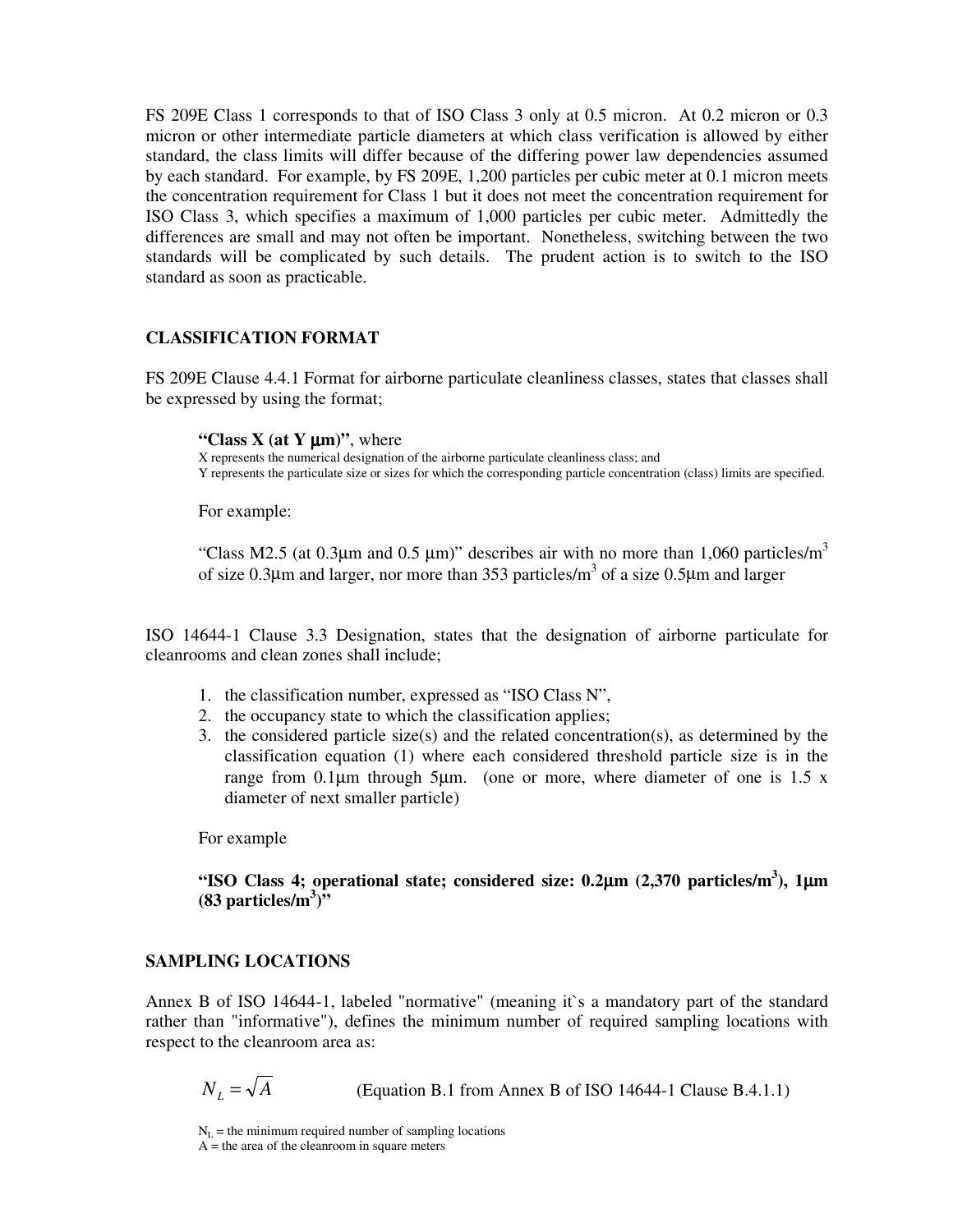Whereas in FS 209E Clause 5.1.3.1 and 5.1.3.2, The minimum number of sampling locations depended on whether the airflow are unidirectional or non-unidirectional.

FS 209E Clause 5.1.3.1 states that the minimum number of sample locations required for verification in a clean zone with unidirectional airflow shall be lesser of (a) or (b);

(a) SI units :  $N_L = A/2.32$ Where A is the area of the entrance plane in  $m<sup>2</sup>$ 

> English units :  $N_L = A/25$ Where A is the area of the entrance plane in  $ft^2$

(b) SI units :  $N_L = A x 64 / (10^{M})^{0.5}$ Where A is the area of the entrance plane in  $m^2$ , and M is the SI numerical designation of the class listed in Table 1 of FS209E.

English units :  $N_L = A / (N_c)^{0.5}$ Where A is the area of the entrance plane in  $ft^2$ , and  $N_c$  is the numerical designation of the class, in English units, listed in Table 1 of FS 209E. Ie  $N_c$  = the numerical classification of the cleanroom (NC = 10 for a Class 10 cleanroom, 1 for a Class 1 cleanroom, etc.)

FS 209E Clause 5.1.3.2 states that the minimum number of sample locations required for verification in a clean zone with non-unidirectional airflow shall be;

> SI units :  $N_L = A x 64 / (10^{M})^{0.5}$ Where A is the area of the entrance plane in  $m^2$ , and M is the SI numerical designation of the class listed in Table 1 of FS209E.

> English units :  $N_L = A / (N_c)^{0.5}$ Where A is the area of the entrance plane in  $ft^2$ , and  $N_c$  is the numerical designation of the class, in English units, listed in Table 1 of FS 209E. Ie N<sub>C</sub> = the numerical classification of the cleanroom (NC = 10 for a Class 10 cleanroom, 1 for a Class 1 cleanroom, etc.)

In FS 209E two expressions for  $N_L$  are equal when  $N_C = 625$ . For higher quality cleanrooms ( $N_C$  < 625), the first expression ( $N_L$  = A/25) yields the lesser value of  $N_L$ . When NC > 625, the second expression yields the lesser value. The minimum value of  $N<sub>L</sub>$  according to FS 209E Clause 5.1.3.3 is 2; ISO 14644-1 allows  $N_L$  to take on the irreducible value of 1.

The equations show that  $N_L$  varies as the square root of cleanroom area by ISO 14644-1, while in FS 209E,  $N_L$  varies linearly with A. This difference becomes huge for large cleanrooms. Consider a cleanroom that is 100 square meters in area. The minimum number of sampling locations required by ISO 14644-1 is 10. For this same facility, FS 209E requires 44. (When A is in square meters, the N<sub>L</sub> expression of FS 209E becomes N<sub>L</sub> =  $A/2.32$ ). For larger cleanrooms the differences become much larger. When  $A = 1,000$  square meters, the ISO  $N_L = 32$  and the FS 209E  $N_L = 432$ .

For lower quality cleanrooms, however, the differences are not as great or can even reverse in that FS 209E may require fewer sampling locations. At Class 100,000, for example, the second equation for calculating the minimum number of sampling locations required by FS 209E yields the lesser number; the 100-square-meter cleanroom considered previously requires only four sampling locations per FS 209E rather than the 10 required by ISO 14644-1. The minimum number of locations required by ISO does not depend on the cleanliness classification as it does in FS 209E.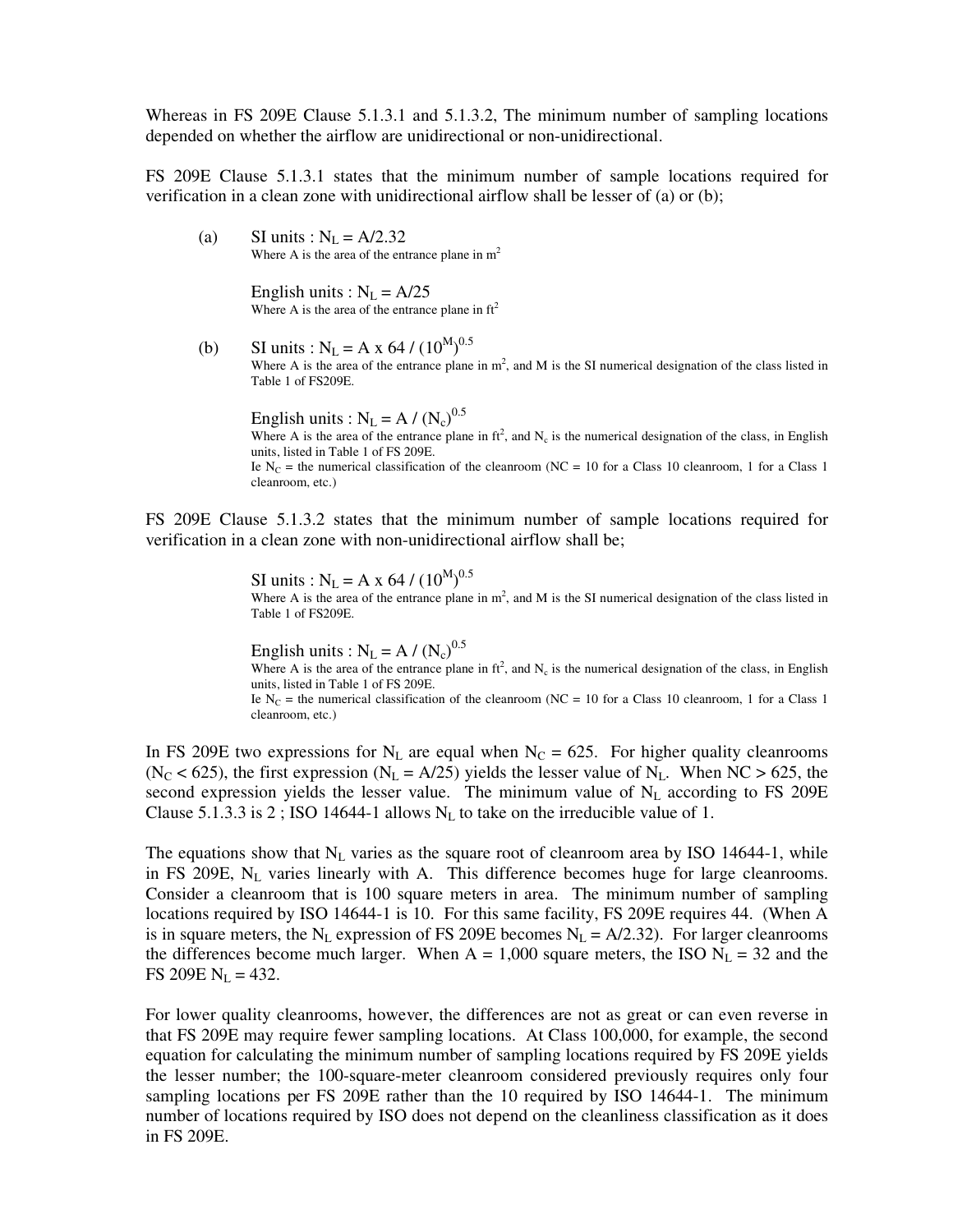# **MINIMUM SAMPLES PER CLEANROOM OR ZONES**

Both FS 209E and ISO 14644 standards allow just one measurement to be made at any one location but specify a larger minimum number of measurements per cleanroom or clean zone. FS 209E requires a minimum of five (FS 209E Clause 5.1.3.3) individual measurements of particle concentration per cleanroom or clean zone. These five measurements can be divided in any manner between the minimum required two locations -- four at the first location and one at the second or three and two. ISO 14644-1 requires only three (ISO 14644-1 B4.3.4) individual measurements per cleanroom or clean zone. When only one location is required, these three measurements will, of course, be at that one location. This difference between the two standards in total minimum number of individual measurements per cleanroom or clean zone is relatively minor compared to the potential differences in the minimum number of required locations per cleanroom or clean zone, as pointed out in the preceding paragraphs.

# **MINIMUM SAMPLE VOLUME**

The ISO standard also requires fewer sample locations as demonstrated above, especially as the cleanroom/area size increases; however, the ISO standard does require minimum one minute (ISO 14644-1 Clause B4.2.2) samples, whereas the FS 209E allows shorter samples, especially at smaller particle sizes.

For example, to certify an FS 209E Class 10 cleanroom (ISO class 4), with 250 square feet (7.08) square meters), classified at 0.3 micron with a 1 cfm flow rate particle counter, the required number of sample locations, sample volumes, and sample times would be as follows:

FS 209E Clause 5.1.3.1 states the lesser of (a) or (b) below;

(a) 
$$
N_L = 250/25
$$
  
= 10

(b) 
$$
N_L = A / (N_c)^{0.5}
$$
  
= 250 / (10)<sup>0.5</sup>  
= 79.1

FS209E requires 10 sample locations,

FS 209E Clause 5.1.3.4.1 states that each sample of air tested at each location shall be sufficient volume such that at least 20 particles would be detected;

Volume  $= 20$  particles / [Class limit (particles/ volume) from Table 1 of FS 209E]

In addition the volume of air sampled shall not be less than  $0.00283 \text{ m}^3 (0.1 \text{ ft}^3)$  and the result of the calculation of the sample volume shall not be rounded down.

Therefore, for the above cleanroom, the minimum volume per sample shall be

= 20 particles / 
$$
[30 \text{ particles/ ft}^3]
$$
  
= 0.67 ft<sup>3</sup>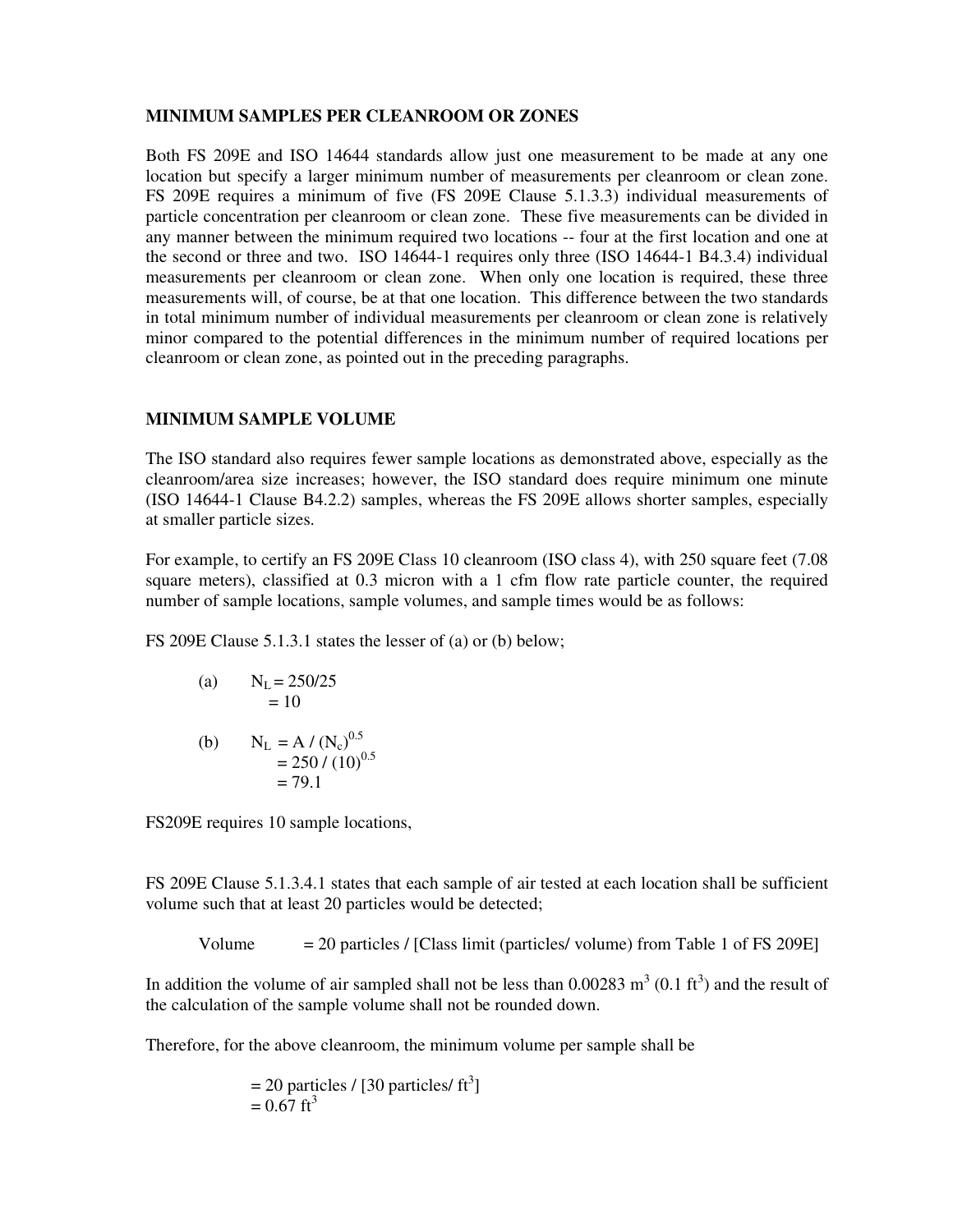and a sample time of 41 seconds. This yields a total minimum sample time of 410 seconds and 10 equipment moves.

On the other hand, if the same cleanroom is certified using ISO 14644; using equation B.1 of ISO 14644-1 Clause B.4.1.1;

$$
N_L = \sqrt{A}
$$
  
=  $\sqrt{7.08}$   
= 2.66 say 3

therefore, ISO 14644-1 requires 3 sample locations and from equation B.2 of ISO 14644-1 Clause B.4.2.1, the sample volume shall be;

> $= 20$  particles / [1020 particles/ m<sup>3</sup>] x 1000  $= 19.6$  litres

minimum sample volume (0.69 ft<sup>3</sup>), but also a minimum sample time of one minute (ISO 14644 Clause B.4.2.2) yielding three samples of one cubic foot. This yields a total sample time of 180 seconds and three equipment moves.

### **UPPER CONFIDENCE LEVEL**

Both Fed-Std-209E and ISO 14644-1 include the calculation of the 95 percent Upper Confidence Limit (UCL) as part of the statistical tests required to show that a given data set proves that a given cleanroom has demonstrated satisfactory compliance with its claimed cleanroom classification.

### **CONTINUED COMPLIANCE**

FS 209E does not make recommendation nor stipulate requirement to demonstrate continuing compliance, ISO 14644-2, gives requirements for monitoring a cleanroom or clean zone to provide evidence of its continued compliance with ISO 14644-1. It determines the type and frequency of testing required for conformance with the standard. The following tables indicate which tests are mandatory and which tests are optional.

*ISO 14644-2 Table 1 Schedule of testing to demonstrate compliance with particle concentration limits*

| <b>Classification</b> | <b>Maximum Time Interval</b> | <b>Test method</b>    |
|-----------------------|------------------------------|-----------------------|
| $\leq$ ISO 5          | 6 Months                     | ISO 14644-1 Annex B   |
| $>$ ISO 5             | 12 Months                    | $ISO$ 14644-1 Annex B |

*ISO 14644-2 Table 2 Schedule of additional tests for all classes*

| <b>Test Parameter</b>                 | <b>Maximum Time Interval</b> | <b>Test procedure</b> |
|---------------------------------------|------------------------------|-----------------------|
| Airflow volume or airflow<br>velocity | 12 Months                    | ISO 14644-1 Annex B.4 |
| Air pressure difference               | 12 Months                    | ISO 14644-1 Annex B.5 |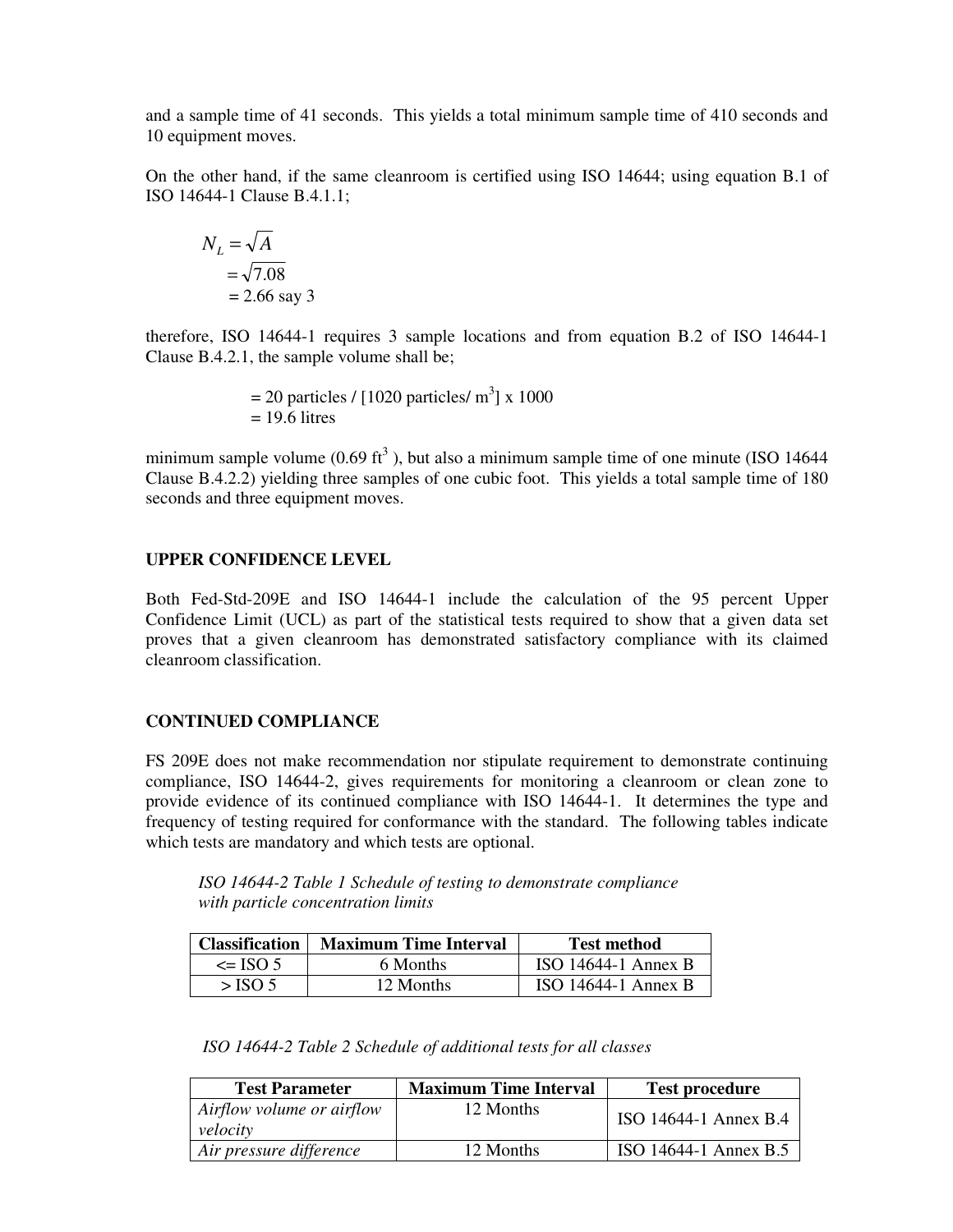|  |  |  |  | ISO 14644 Table A.1 Schedule of optional tests |  |
|--|--|--|--|------------------------------------------------|--|
|--|--|--|--|------------------------------------------------|--|

|                         | <b>Class</b>       | <b>Maximum Time Interval</b> | <b>Test Procedure</b>  |
|-------------------------|--------------------|------------------------------|------------------------|
| <b>Installed Filter</b> | All Classes        | 24 Months                    | ISO 14644-3 Annex B.6  |
| Leakage                 | All Classes        | 24 Months                    |                        |
| Airflow                 | All Classes        | 24 Months                    | ISO 14644-3 Annex B.7  |
| Visualization           |                    |                              |                        |
| Recovery                | All Classes        | 24 Months                    | ISO 14644-3 Annex B.13 |
| Containment             | <b>All Classes</b> | 24 Months                    | ISO 14644-3 Annex B.14 |
| Leakage                 |                    |                              |                        |

# **RECOMMENDED TESTS**

FS 209E left it entirely to the seller and buyer to ascertain the types of tests to be carried out, it did not address the type of tests required. ISO 14644-3 dedicated the entire volume to "Metrology and test methods". ISO 14644-3 Clause 4.1 list appropriate recommended tests as listed below;

|  |  |  | ISO 14644-3 Table 1 – Recommended tests for installations |  |  |
|--|--|--|-----------------------------------------------------------|--|--|
|--|--|--|-----------------------------------------------------------|--|--|

| <b>Recommended test items</b>   | <b>Clause for</b> | <b>Clause for</b> | <b>Reference</b> in |
|---------------------------------|-------------------|-------------------|---------------------|
|                                 | procedure         | apparatus         | <b>ISO Standard</b> |
|                                 | $(ISO 14644-3)$   | $(ISO 14644-3)$   |                     |
| Airborne particle count for     | B.1               | C.1               | 14644-1 and 14644-2 |
| classification and test         |                   |                   |                     |
| measurement of cleanrooms and   |                   |                   |                     |
| clean air devices               |                   |                   |                     |
| Airborne particle count for     | B.2               | C.2               | 14644-1             |
| ultrafine particles             |                   |                   |                     |
| Airborne particle count for     | B.3               | C.3               | 14644-1             |
| macroparticles                  |                   |                   |                     |
| Airflow test                    | B.4               | C.4               | 14644-1 and 14644-2 |
| Air pressure difference test    | B.5               | C.5               | 14644-1 and 14644-2 |
| Installed filter system leakage | <b>B.6</b>        | C.6               | 14644-2             |
| test                            |                   |                   |                     |
| Airflow visualization           | B.7               | C.7               | 14644-2             |
| Airflow direction test          | B.8               | C.8               |                     |
| Temperature test                | B.9               | C.9               |                     |
| Humidity test                   | B.10              | C.10              |                     |
| Electrostatic and ion generator | <b>B.11</b>       | C.11              |                     |
| test                            |                   |                   |                     |
| Particle deposition test        | <b>B.12</b>       | C.12              |                     |
| Recovery test                   | <b>B.13</b>       | C.13              | 14644-2             |
| Containment leak test           | <b>B.14</b>       | C.14              | 14644-1 and 14644-2 |

As stated in the footnote of Table 1 (ISO 14644-3) the recommended tests listed above were not presented in order of importance nor the order in which test should be performed. It shall be based upon the requirement of a specific document or after agreement between the customer and supplier.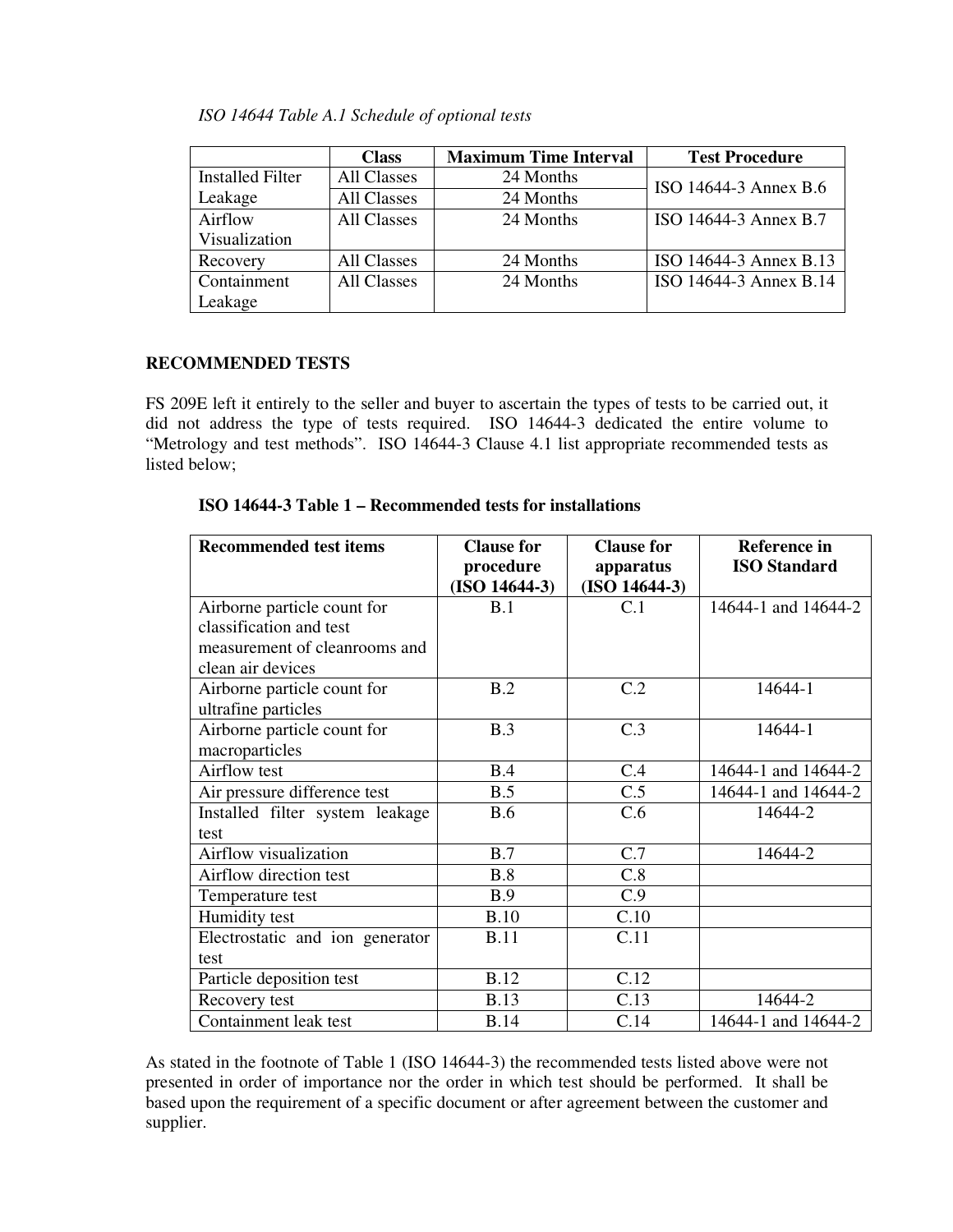# **CONCLUSION**

ISO 14644 adopts the metric system. This means that everything is based on orders of magnitude (powers of 10). This makes arithmetic conversions easy. No problems in going to or from cubic centimeters, milliliters, liters, cubic meters, etc. Compare that with navigating between inches and feet (12 inches = 1 foot, 144 square inches =  $\frac{1}{1}$  square foot, 1728 cubic  $inches = 1 cubic foot, etc.).$ 

ISO 14644 recognizes a reference particle size of 0.1 micrometer compared to a reference particle size of 0.5 micrometer used in FS 209E. This is mainly attributed to the of shrinking geometries and increasing densities encountered in the microelectronics industry which have shifted their attention to particles well below the 0.5 micron level.

ISO 14644-1 retains the conversion formula between different particle sizes with slight modification from the FS 209E version. This makes it possible to readily convert the number of 0.1-micron particles per unit volume of cleanroom air to an equivalent number of 0.2- or 0.3- or 0.5- or 1.0- or 5.0-micron particles per unit volume. And although these particle sizes are the most commonly used, the formula can be used for any particle size of interest within this range. There is an exponent in the formula to describe cleanroom classification mentioned. The ISO 14644-1 document changes the value of this exponent from 2.2 to 2.08. While this may turn out to be useful and more accurate, however it is not earth shattering in its effects.

ISO 14644-1 adds three new cleanliness levels: two cleaner than the cleanest FS 209E level and one dirtier than the dirtiest FS 209E level. The relatively dirty new standard (ISO Class 9) will be useful for those industries just beginning to exert control over the number of airborne particles in manufacturing facilities, such as food and beverage, paint spray applications, consumer optics, plastic finishes, etc. And the two cleaner standards (ISO Classes 1 and 2) will be useful for the microelectronics people.

Both FS 209E and ISO 14644-1 are statistical procedures (and quite similar ones at that), they are susceptible to the effects of outliers but ISO 14644-1, explicitly recognizes this and provides a method of dealing with these under limited circumstances. FS 209E makes no mention of the subject.

The ISO 14644-1 is the first in a series of documents (ISO 14644 and the ISO 14698 series) whereas, by contrast, FS 209E was essentially a stand-alone piece of work.

The ISO 14644 standard changes the minimum number of sample locations required, for the cleaner classes (ISO Classes 5 and cleaner or equivalently, FS 209E Classes 100 and cleaner), the number of sample points required by ISO 14644-1 is reduced over that required by FS 209E.

ISO 14644-1 is not very different from FS 209E. The similarities between the two far outweigh the differences. And to be sure, this is probably the biggest selling point of ISO 14644. Anyone who understands FS 209E will recognize and understand ISO 14644-1.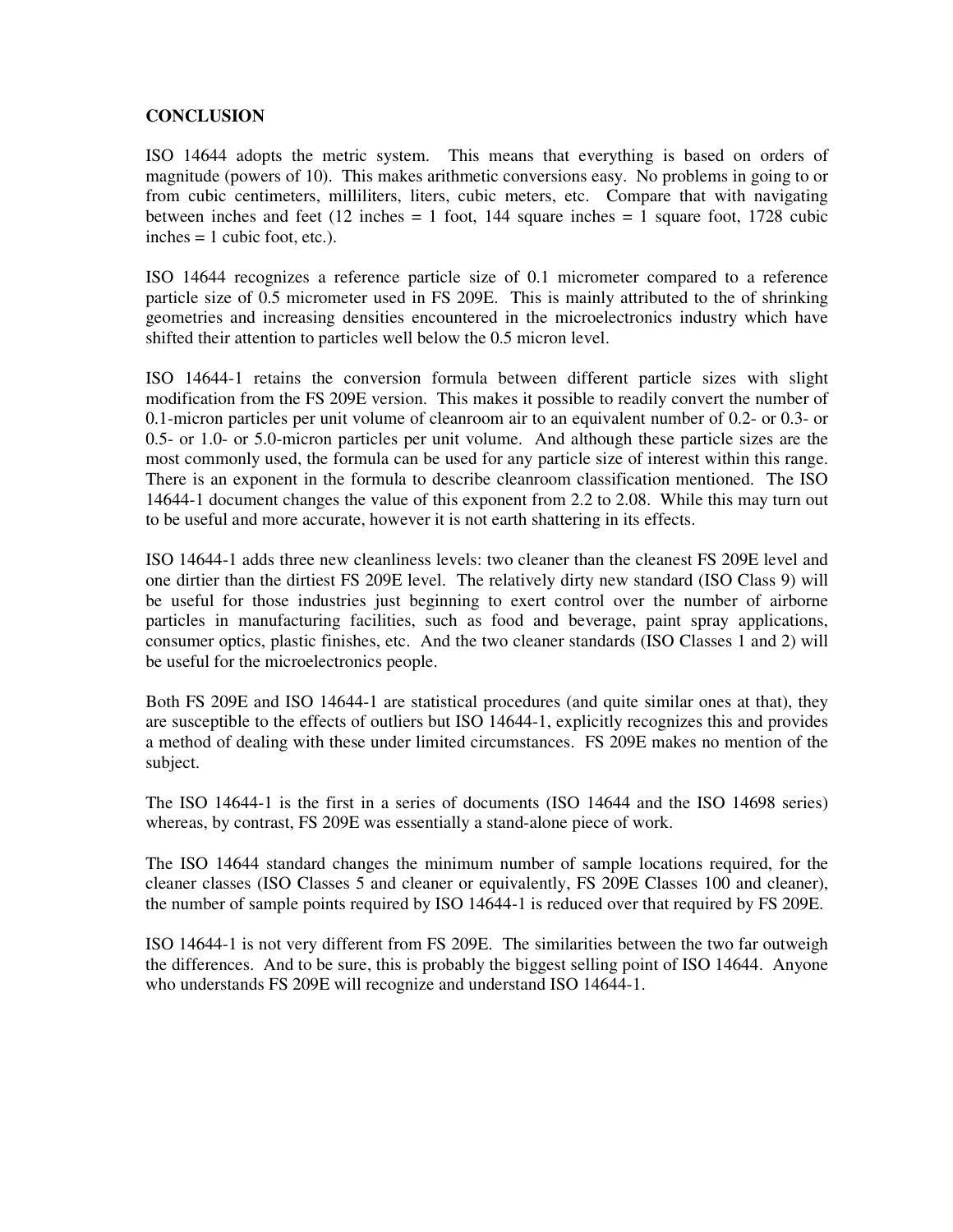# **Appendix A**

| <b>ISO</b>      | <b>Title</b>                                                                                                                | <b>Published</b> | <b>Content descriptions</b>                                                                                                                                                                                                                                                                                                                                                                                                                                                                                                                                                                                                                                                                                                                                                                                                                                                                                                                                                                                                                                                                                                                                              |
|-----------------|-----------------------------------------------------------------------------------------------------------------------------|------------------|--------------------------------------------------------------------------------------------------------------------------------------------------------------------------------------------------------------------------------------------------------------------------------------------------------------------------------------------------------------------------------------------------------------------------------------------------------------------------------------------------------------------------------------------------------------------------------------------------------------------------------------------------------------------------------------------------------------------------------------------------------------------------------------------------------------------------------------------------------------------------------------------------------------------------------------------------------------------------------------------------------------------------------------------------------------------------------------------------------------------------------------------------------------------------|
| <b>Document</b> |                                                                                                                             | date             |                                                                                                                                                                                                                                                                                                                                                                                                                                                                                                                                                                                                                                                                                                                                                                                                                                                                                                                                                                                                                                                                                                                                                                          |
| ISO-14644-1     | Classification of<br><b>Air Cleanliness</b>                                                                                 | 1/5/1999         | This International Standard covers<br>the<br>classification<br>of<br>air<br>cleanliness<br>in<br>and<br>associated<br>cleanrooms<br>controlled<br>environments. Classification in accordance<br>standard is<br>with<br>this<br>specified<br>and<br>accomplished exclusively in terms<br>of<br>concentration of airborne particles and is<br>limited to a designated range of considered<br>particle sizes for determination of particle<br>concentration limits.                                                                                                                                                                                                                                                                                                                                                                                                                                                                                                                                                                                                                                                                                                         |
| ISO-14644-2     | Specifications<br>for Testing $\&$<br>Monitoring<br>to<br>Prove<br>Continued<br>Compliance<br>with<br><b>ISO</b><br>14644-1 | 15/9/2000        | This<br>part of ISO 14644<br>specifies<br>requirements for periodic testing<br>and<br>monitoring of a cleanroom or clean zone to<br>prove its continued compliance with ISO<br>14644-1 for the designated classification of<br>airborne particulate cleanliness.<br>These<br>requirements invoke the test described in<br>ISO 14644-1 for classification of a<br>cleanroom or clean zone. Additional tests<br>are also specified.                                                                                                                                                                                                                                                                                                                                                                                                                                                                                                                                                                                                                                                                                                                                        |
| ISO-14644-3     | Metrology<br>and<br><b>Test Methods</b>                                                                                     | 15/8/2002        | This part of ISO 14644 specifies metrology<br>and test methods for characterizing the<br>performance of cleanrooms and clean<br>zones. Performance tests are specified for<br>two types of cleanrooms and clean zones:<br>those with unidirectional flow and with<br>non-unidirectional flow, in three possible<br>occupancy states: as-built, at-rest and<br>operational. The test methods recommend<br>test apparatus and test procedures for<br>determining<br>performance<br>parameters.<br>Where the test method is affected by the<br>type of cleanroom or clean zone, alternative<br>procedures are suggested. For some of the<br>tests, several different methods<br>and<br>recommended,<br>that<br>apparatus<br>are<br><b>SO</b><br>different end-use considerations can be<br>accommodated. Alternative methods not<br>included in this part of ISO 14644 may be<br>used if based on agreement between<br>supplier.<br>and<br>Alternative<br>customer<br>necessarily provide<br>methods<br>do<br>not<br>equivalent measurements.<br>The test methods may also be used or<br>adopted for re-qualification or for periodic<br>monitoring of the performance of a |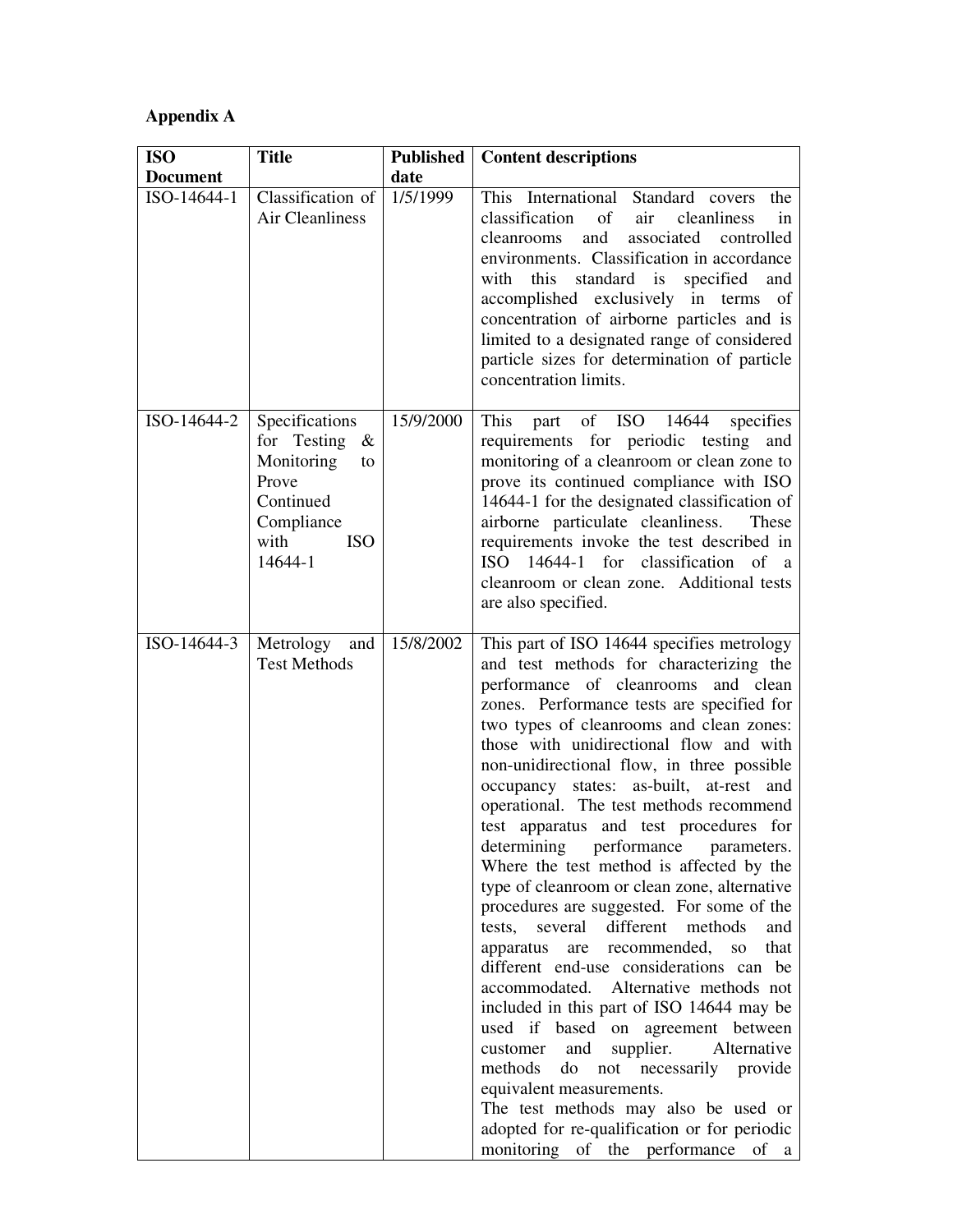|             |                                                                  |          | cleanroom or clean zone (here after referred<br>to as an installation).<br>This part of ISO 14644 is not applicable to<br>measurement of products or<br>of<br>the<br>processes in cleanrooms or clean zones.                                                                                                                                                                                                                                                                                                                                                                                                                                                                                                                                                                                                                                                                                              |
|-------------|------------------------------------------------------------------|----------|-----------------------------------------------------------------------------------------------------------------------------------------------------------------------------------------------------------------------------------------------------------------------------------------------------------------------------------------------------------------------------------------------------------------------------------------------------------------------------------------------------------------------------------------------------------------------------------------------------------------------------------------------------------------------------------------------------------------------------------------------------------------------------------------------------------------------------------------------------------------------------------------------------------|
| ISO-14644-4 | Design,<br>Construction<br>and Start-up                          | 1/4/2001 | This<br>of ISO 14644<br>specifies<br>part<br>requirements<br>for<br>the<br>design<br>and<br>construction of cleanroom installations but<br>does not prescribe specific technological or<br>contractual<br>means<br>to<br>meet<br>these<br>requirements. It is intended for use by<br>purchasers, suppliers and designers of<br>cleanroom installations and provides a<br>checklist of important parameters<br>of<br>Construction guidance is<br>performance.<br>provided, including requirements for start-<br>up and qualification. Basic elements of<br>design and construction needed to ensure<br>continued<br>satisfactory operation<br>are<br>identified through the consideration of<br>relevant<br>aspects<br>of<br>operation<br>and<br>maintenance.                                                                                                                                              |
| ISO-14644-5 | Operations                                                       | 1/3/2001 | This part of ISO 14644 specifies basic<br>requirements for cleanroom operations. It<br>is intended for those planning to use and<br>operate a cleanroom. Aspects of safety that<br>have no direct bearing on contamination<br>control are not considered in this part of<br>ISO 14644 and national and local safety<br>regulations must be observed.<br>This<br>document<br>considers<br>all<br>classes<br>οf<br>cleanrooms used to produce all types of<br>products. Therefore, this document is<br>broad in application and does not address<br>requirements<br>specific<br>for<br>individual<br>industries.<br>Methods and programs for<br>routine monitoring within cleanrooms are<br>not covered in detail in this part of ISO<br>14644 but reference should be made to ISO<br>14644-2 and ISO 14644-3 for monitoring<br>particles and ISO 14698-1 and ISO 14698-2<br>for monitoring microorganisms. |
| ISO-14644-6 | Terms<br>and<br>definitions                                      |          |                                                                                                                                                                                                                                                                                                                                                                                                                                                                                                                                                                                                                                                                                                                                                                                                                                                                                                           |
| ISO-14644-7 | Separative<br>enclosures<br>(clean air hoods,<br>glove<br>boxes, | 1/3/2001 | This part of ISO 14644 specifies the<br>minimum requirements for the design,<br>construction,<br>installation,<br>testing<br>and<br>approval of separative enclosures in those                                                                                                                                                                                                                                                                                                                                                                                                                                                                                                                                                                                                                                                                                                                            |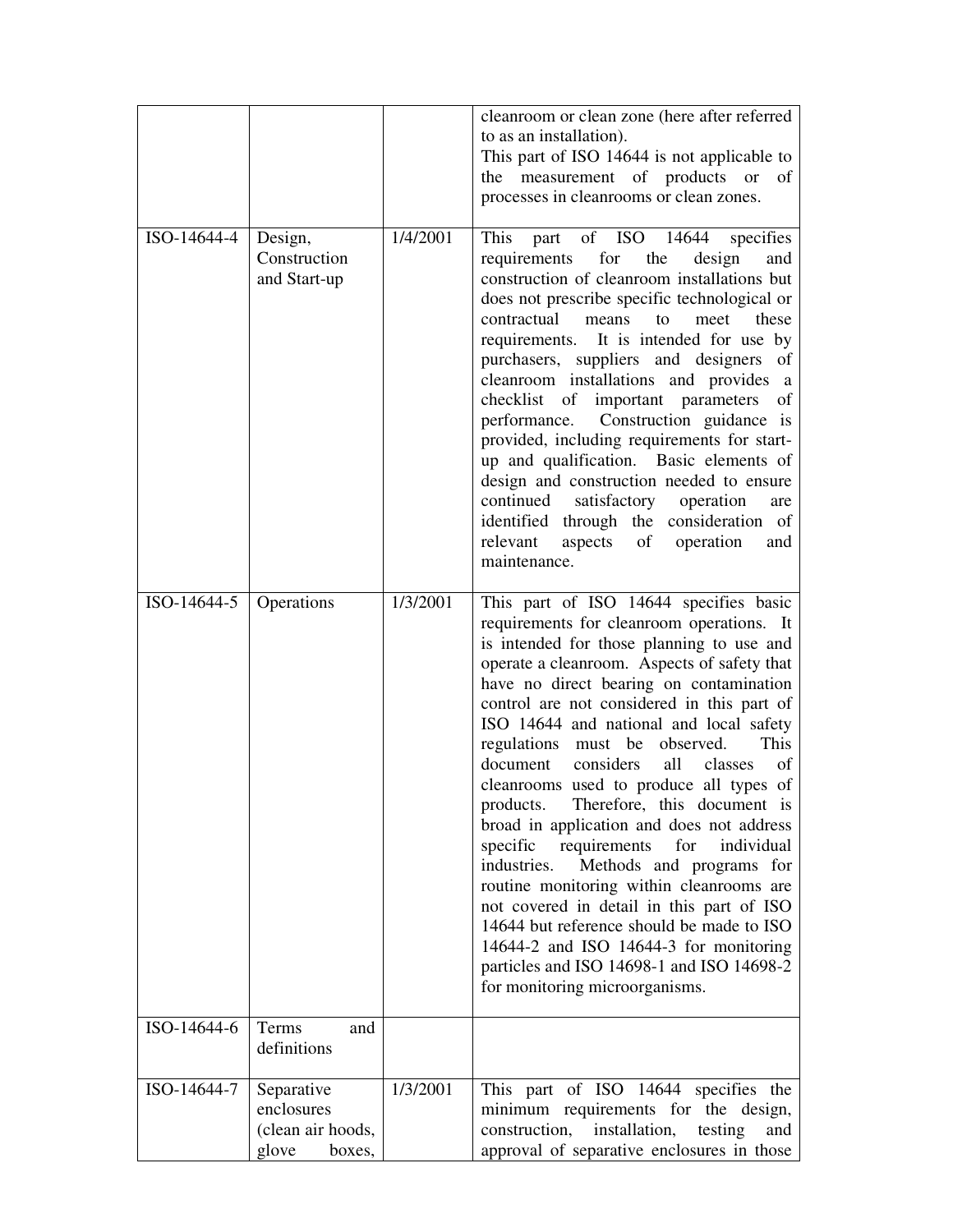|             | isolators, mini-<br>environments)                                                                                                                                            |          | respects where they differ from cleanrooms<br>as described in ISO 14644-4 and ISO<br>14644-5.                                                                                                                                                                                                                                                                                                                                                                                                                                                                                                                                                                                                                                                        |
|-------------|------------------------------------------------------------------------------------------------------------------------------------------------------------------------------|----------|------------------------------------------------------------------------------------------------------------------------------------------------------------------------------------------------------------------------------------------------------------------------------------------------------------------------------------------------------------------------------------------------------------------------------------------------------------------------------------------------------------------------------------------------------------------------------------------------------------------------------------------------------------------------------------------------------------------------------------------------------|
| ISO-14644-8 | Molecular<br>contamination                                                                                                                                                   |          |                                                                                                                                                                                                                                                                                                                                                                                                                                                                                                                                                                                                                                                                                                                                                      |
| ISO-14698-1 | Cleanrooms and<br>Associated<br>Controlled<br>Environments-<br>Bio-<br>contamination<br>Control-General<br>Principles And<br>Methods                                         | 1/4/2003 | This part of ISO 14698 describes the<br>principles and basic methodology of a<br>formal system of bio-contamination control<br>(Formal System) for assessing<br>and<br>controlling bio-contamination<br>when<br>cleanroom technology is applied for that<br>purpose. This part of ISO 14698 specifies<br>the methods required for monitoring risk<br>zones in a consistent way and for applying<br>control measures appropriate to the degree<br>of risk involved. In zones where risk is<br>low, it can be used as a source of<br>information.<br>Application-specific requirements are not<br>given. Neither is fire and safety issues<br>addressed; for these,<br>regulatory<br>see<br>requirements and other national or local<br>documentation. |
| ISO-14698-2 | Cleanrooms and<br>Associated<br>Controlled<br>Environments-<br>Bio-<br>contamination<br>Control-<br>Evaluation<br>$\&$<br>Interpretation of<br>Bio-<br>contamination<br>Data | 4/2003   | This part of ISO 14698 gives guidance on<br>methods<br>for<br>evaluation<br>the<br>of<br>microbiological data and the estimation of<br>results obtained from sampling for viable<br>particles in<br>risk zones<br>for<br>bio-<br>contamination control. It should be used,<br>where appropriate, in conjunction with ISO<br>14698-1.                                                                                                                                                                                                                                                                                                                                                                                                                 |
| ISO-14698-3 | Measurement of<br>Efficiency<br>the<br>$% \left( \left( \mathcal{A},\mathcal{A}\right) \right) =\left( \mathcal{A},\mathcal{A}\right)$ of<br>Cleaning<br>Processes           | 1/1/1998 | This<br>examines<br>part<br>processing<br>incorporating one or more of the following:<br>rinsing, cleaning, dis-infection, combined<br>cleaning and disinfection,<br>biochemical<br>action, and mechanical action.                                                                                                                                                                                                                                                                                                                                                                                                                                                                                                                                   |